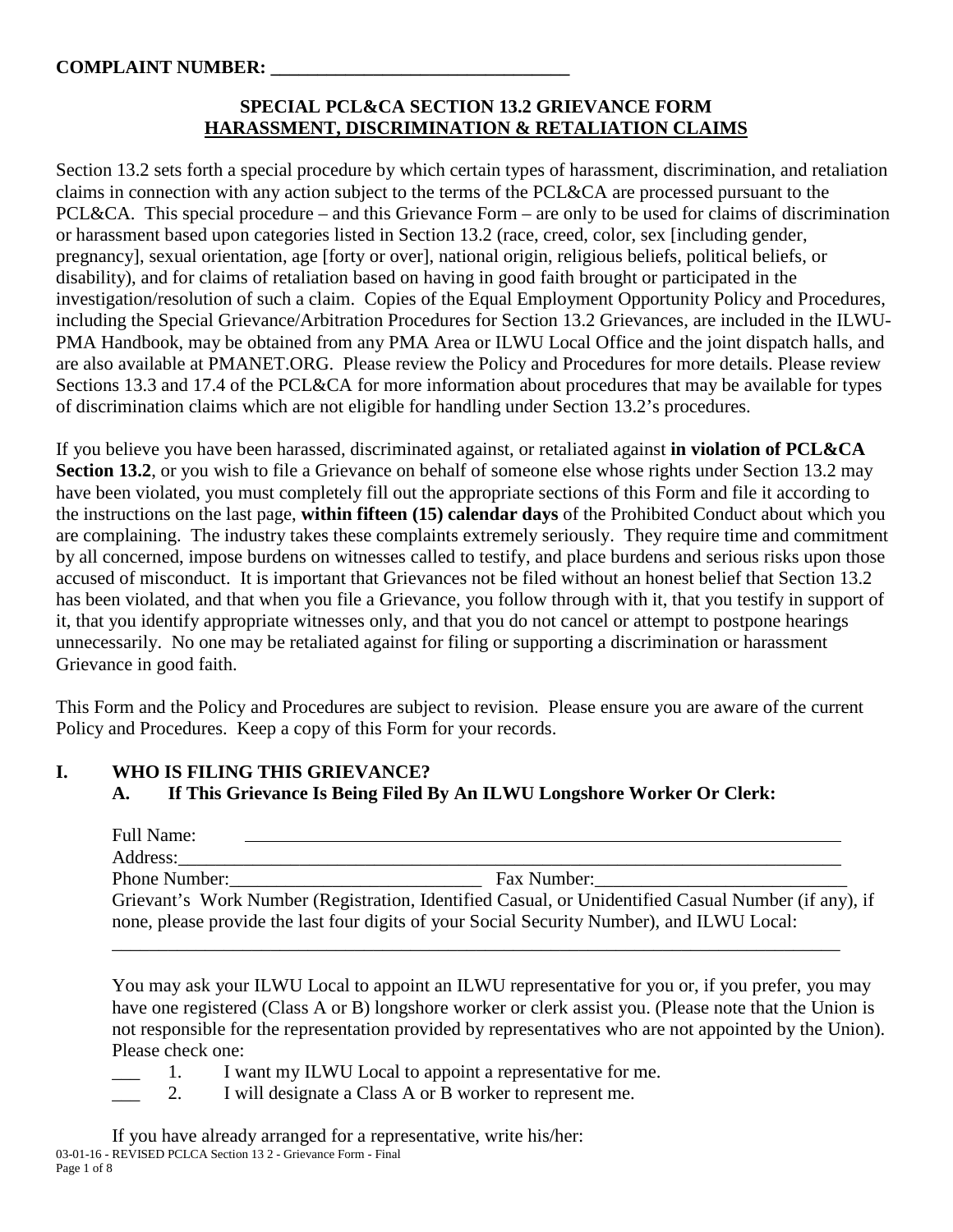| <b>Full Name:</b>    |             |  |
|----------------------|-------------|--|
| Address:             |             |  |
| Phone Number:        | Fax Number: |  |
| Registration Number: |             |  |

### **B. If This Grievance Is Being Filed By An Employer, The PMA, Or An ILWU Local:**

| Name of Party filing Grievance:                                                                                                     |             |
|-------------------------------------------------------------------------------------------------------------------------------------|-------------|
| Full Name:<br><u> 1989 - Johann Stoff, deutscher Stoff, der Stoff, der Stoff, der Stoff, der Stoff, der Stoff, der Stoff, der S</u> |             |
|                                                                                                                                     |             |
| <b>Phone Number:</b>                                                                                                                | Fax Number: |
|                                                                                                                                     |             |

|                   | Name, address, phone and fax numbers of individual on whose behalf the Grievance is being filed: |
|-------------------|--------------------------------------------------------------------------------------------------|
| <b>Full Name:</b> |                                                                                                  |
| Address:          |                                                                                                  |
| Phone Number:     | Fax Number:                                                                                      |

If s/he is an ILWU worker, state Work Number (Registration, Identified Casual, or Unidentified Casual Number (if any), if none, please provide the last four digits of his/her Social Security Number), and ILWU Local: \_\_\_\_\_\_\_\_\_\_\_\_\_\_\_\_\_\_\_\_\_\_\_\_\_\_\_\_\_\_\_\_\_\_\_\_\_\_\_\_\_\_\_\_\_\_\_\_\_\_\_\_\_\_\_\_\_\_\_\_\_\_\_\_\_\_\_\_\_\_

\_\_\_\_\_\_\_\_\_\_\_\_\_\_\_\_\_\_\_\_\_\_\_\_\_\_\_\_\_\_\_\_\_\_\_\_\_\_\_\_\_\_\_\_\_\_\_\_\_\_\_\_\_\_\_\_\_\_\_\_\_\_\_\_\_\_\_\_\_\_\_\_\_\_\_\_\_\_\_\_\_\_

If s/he is not an ILWU worker, state his/her employer and relationship to the longshore work environment:\_\_\_\_\_\_\_\_\_\_\_\_\_\_\_\_\_\_\_\_\_\_\_\_\_\_\_\_\_\_\_\_\_\_\_\_\_\_\_\_\_\_\_\_\_\_\_\_\_\_\_\_\_\_\_\_\_\_\_\_\_\_\_\_\_\_\_\_\_\_\_

**\_\_\_\_\_\_\_\_\_\_\_\_\_\_\_\_\_\_\_\_\_\_\_\_\_\_\_\_\_\_\_\_\_\_\_\_\_\_\_\_\_\_\_\_\_\_\_\_\_\_\_\_\_\_\_\_\_\_\_\_\_\_\_\_\_\_\_\_\_\_\_\_\_\_\_\_\_\_\_\_\_\_**

### **II. THIS GRIEVANCE ALLEGES:**

Please check as many boxes as apply to this Grievance.

### **A. Discrimination Or Harassment Based On:**

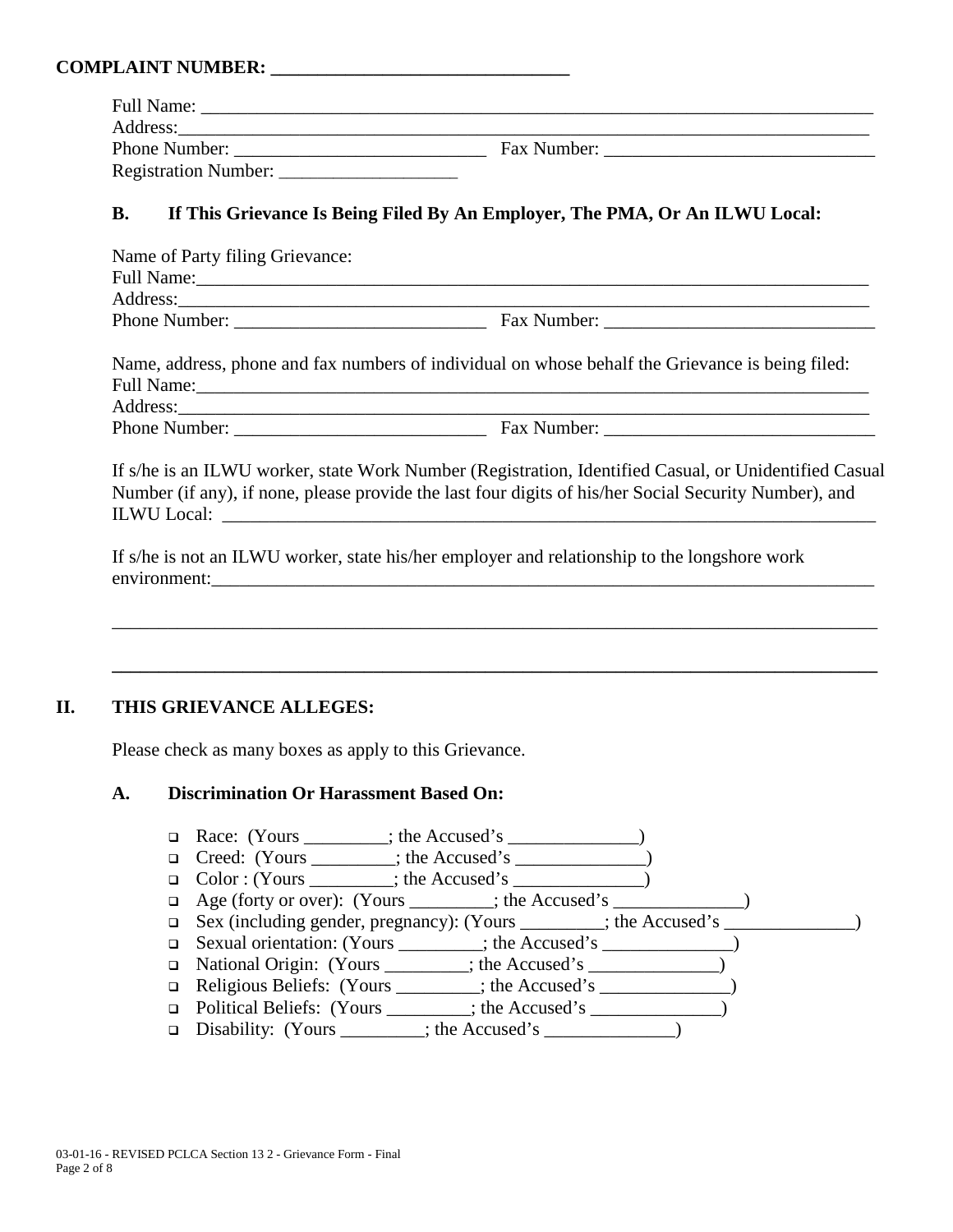# **B. Retaliation Related To Filing or Supporting A Prior Discrimination Or Harassment Complaint Based On One Or More Of The Categories Covered By Section 13.2**

If you claim to have been retaliated against with respect to a filing or supporting a prior complaint of discrimination or harassment based upon one or more of the categories covered by Section 13.2, please describe that prior complaint in detail in Section III, identify its basis (was it based on race, creed, color, age [forty or over], sex [including gender, pregnancy], sexual orientation, national origin, religious beliefs, political beliefs, or disability), and your role in it (for example, did you file a grievance, or did you testify in support of a grievance).

## **III. PROVIDE DETAILS OF THE GRIEVANCE**

# **A. Date(s) Of Prohibited Conduct:\_\_\_\_\_\_\_\_\_\_\_\_\_\_\_\_\_\_\_\_\_\_\_\_\_\_\_\_\_\_\_\_\_\_\_\_\_\_\_\_\_\_\_\_\_\_\_\_\_**

You are required to file this Form **within fifteen (15) calendar days** of the Prohibited Conduct you are complaining about. Complying with this timeline is important to ensure fair treatment of all concerned, and to enable the industry to promptly address problems. The Arbitrator will deny your Grievance if filed late, unless the Arbitrator, in his/her sound discretion, decides to excuse the lateness for good cause. If you are filing this Form late and wish to request a waiver of the deadline from the Arbitrator please explain here in detail why you were unable to comply with the deadline:

\_\_\_\_\_\_\_\_\_\_\_\_\_\_\_\_\_\_\_\_\_\_\_\_\_\_\_\_\_\_\_\_\_\_\_\_\_\_\_\_\_\_\_\_\_\_\_\_\_\_\_\_\_\_\_\_\_\_\_\_\_\_\_\_\_\_\_\_\_\_\_\_\_\_\_\_\_\_\_\_\_\_\_\_\_\_\_\_\_\_ \_\_\_\_\_\_\_\_\_\_\_\_\_\_\_\_\_\_\_\_\_\_\_\_\_\_\_\_\_\_\_\_\_\_\_\_\_\_\_\_\_\_\_\_\_\_\_\_\_\_\_\_\_\_\_\_\_\_\_\_\_\_\_\_\_\_\_\_\_\_\_\_\_\_\_\_\_\_\_\_\_\_\_\_\_\_\_\_\_\_ \_\_\_\_\_\_\_\_\_\_\_\_\_\_\_\_\_\_\_\_\_\_\_\_\_\_\_\_\_\_\_\_\_\_\_\_\_\_\_\_\_\_\_\_\_\_\_\_\_\_\_\_\_\_\_\_\_\_\_\_\_\_\_\_\_\_\_\_\_\_\_\_\_\_\_\_\_\_\_\_\_\_\_\_\_\_\_\_\_\_

# **B. Location(s) Of Prohibited Conduct (including Employer and worksite, if applicable):**

**\_\_\_\_\_\_\_\_\_\_\_\_\_\_\_\_\_\_\_\_\_\_\_\_\_\_\_\_\_\_\_\_\_\_\_\_\_\_\_\_\_\_\_\_\_\_\_\_\_\_\_\_\_\_\_\_\_\_\_\_\_\_\_\_\_\_\_\_\_\_\_\_\_\_\_\_\_\_\_\_\_\_\_\_**

**\_\_\_\_\_\_\_\_\_\_\_\_\_\_\_\_\_\_\_\_\_\_\_\_\_\_\_\_\_\_\_\_\_\_\_\_\_\_\_\_\_\_\_\_\_\_\_\_\_\_\_\_\_\_\_\_\_\_\_\_\_\_\_\_\_\_\_\_\_\_\_\_\_\_\_\_\_\_\_\_\_\_\_\_**

**\_\_\_\_\_\_\_\_\_\_\_\_\_\_\_\_\_\_\_\_\_\_\_\_\_\_\_\_\_\_\_\_\_\_\_\_\_\_\_\_\_\_\_\_\_\_\_\_\_\_\_\_\_\_\_\_\_\_\_\_\_\_\_\_\_\_\_\_\_\_\_\_\_\_\_\_\_\_\_\_\_\_\_\_**

### **C. Identify The Accused, Witnesses And Those To Appear At The Hearing**

For each individual listed below include, to the extent you know, his/her full name (please, no nicknames), job title, registration status (and work number, where known), employer, address, phone and fax numbers, and any other contact information you have. If an individual is not an ILWU worker, state his/her employer and relationship to the longshore work environment.

#### **1. Who Committed The Prohibited Conduct?**

Full Name:\_\_\_\_\_\_\_\_\_\_\_\_\_\_\_\_\_\_\_\_\_\_\_\_\_\_\_\_\_\_\_\_\_\_ Job Title:

If s/he is an ILWU worker, state Registration Status, Work Number (Registration, Identified Casual, or Unidentified Casual Number, if known), and ILWU Local:

\_\_\_\_\_\_\_\_\_\_\_\_\_\_\_\_\_\_\_\_\_\_\_\_\_\_\_\_\_\_\_\_\_\_\_\_\_\_\_\_\_\_\_\_\_\_\_\_\_\_\_\_\_\_\_\_\_\_\_\_\_\_\_\_\_\_\_\_\_\_\_\_\_\_\_\_\_\_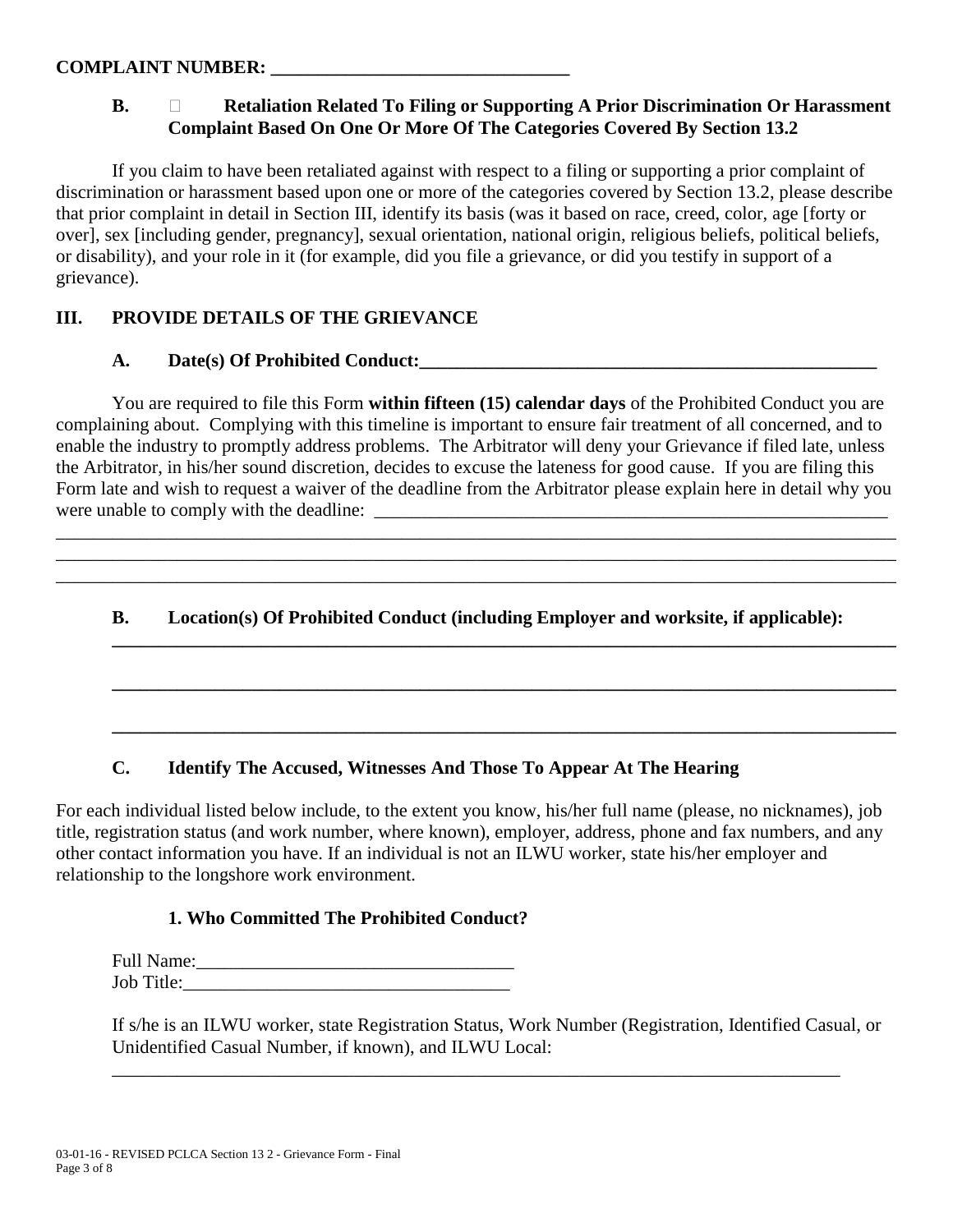If s/he is not an ILWU worker, state his/her employer and relationship to the longshore work environment:

| Employer:                         |             |  |
|-----------------------------------|-------------|--|
| Address:                          |             |  |
| Phone Number:                     | Fax Number: |  |
| <b>Other Contact Information:</b> |             |  |

### **2. Who Witnessed The Prohibited Conduct (If Anyone)?**

If you are aware of other witnesses, please attach additional pages.

# **3. Who Do You Want The Area Arbitrator To Direct To Appear At The Hearing?**

Upon request by the Grievant or the Accused, the Area Arbitrator may direct material witnesses to appear at the hearing, so long as s/he receives the request at least five (5) calendar days before the hearing. Please identify below any material witnesses you want the Area Arbitrator to direct to appear at the hearing. For each individual listed below include, to the extent you know, his/her full name (please, no nicknames), job title, registration status (and work number, where known), employer, address, phone and fax numbers, and any other identifying/contact information you have. If after filing this Form you become aware of other material witnesses you want the Area Arbitrator to direct to attend the hearing, promptly send a written request to the Area Arbitrator, as long as it is at least five (5) calendar days before the hearing.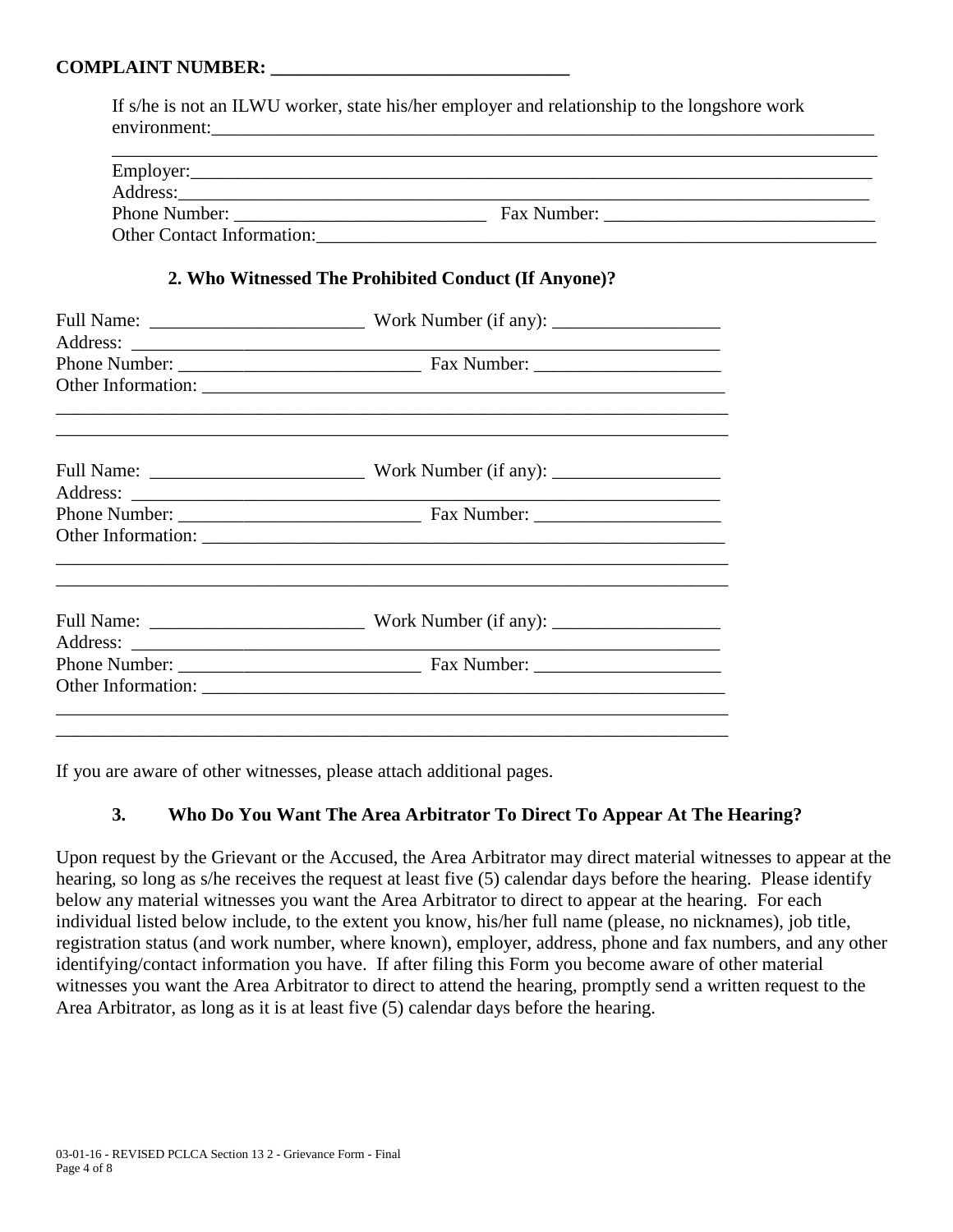|                                | If you already filled in the rest of this person's contact information in response to Item 2, above, you do not |  |
|--------------------------------|-----------------------------------------------------------------------------------------------------------------|--|
| need to fill it in again here. |                                                                                                                 |  |
|                                |                                                                                                                 |  |
|                                |                                                                                                                 |  |
|                                | ,我们也不能在这里的时候,我们也不能在这里的时候,我们也不能会在这里的时候,我们也不能会在这里的时候,我们也不能会在这里的时候,我们也不能会在这里的时候,我们也不                               |  |
|                                |                                                                                                                 |  |
|                                |                                                                                                                 |  |
|                                | If you already filled in the rest of this person's contact information in response to Item 2, above, you do not |  |
| need to fill it in again here. |                                                                                                                 |  |
|                                |                                                                                                                 |  |
|                                |                                                                                                                 |  |
|                                |                                                                                                                 |  |
|                                |                                                                                                                 |  |
|                                | If you already filled in the rest of this person's contact information in response to Item 2, above, you do not |  |
| need to fill it in again here. |                                                                                                                 |  |
|                                |                                                                                                                 |  |
|                                |                                                                                                                 |  |
|                                |                                                                                                                 |  |
|                                |                                                                                                                 |  |
|                                |                                                                                                                 |  |

If you wish to request that other witnesses be directed to appear, please attach additional pages.

# **D. Details Of The Grievance:**

Please carefully, completely, and honestly describe the Prohibited Conduct you are complaining about. Include all facts you wish to be considered with respect to your Grievance. Describe why you believe the conduct you are complaining about is discrimination or harassment based on one or more of the categories covered by Section 13.2 (race, creed, color, age [forty or over], sex [including gender, pregnancy], sexual orientation, national origin, religious beliefs, political beliefs, disability). If you claim to have been retaliated against with respect to a filing or supporting a prior complaint of discrimination or harassment based upon one or more of the categories covered by Section 13.2, please describe who was involved in that prior complaint, what it was based on (race, creed, color, age [forty or over], sex [including gender, pregnancy], sexual orientation, national origin, religious beliefs, political beliefs, or disability), and your role in it (for example, did you file a grievance, or did you testify in support of a grievance). Describe how the discrimination, harassment, and/or retaliation occurred (for example, was it physical, verbal, visual, unwelcome romantic or sexual attention, discriminatory dispatch, discriminatory job assignments, discriminatory discipline). If you feel you need to attach additional pages, please do so.

\_\_\_\_\_\_\_\_\_\_\_\_\_\_\_\_\_\_\_\_\_\_\_\_\_\_\_\_\_\_\_\_\_\_\_\_\_\_\_\_\_\_\_\_\_\_\_\_\_\_\_\_\_\_\_\_\_\_\_\_\_\_\_\_\_\_\_\_\_\_\_\_\_\_\_\_\_\_\_\_\_\_\_\_\_\_\_\_\_\_

\_\_\_\_\_\_\_\_\_\_\_\_\_\_\_\_\_\_\_\_\_\_\_\_\_\_\_\_\_\_\_\_\_\_\_\_\_\_\_\_\_\_\_\_\_\_\_\_\_\_\_\_\_\_\_\_\_\_\_\_\_\_\_\_\_\_\_\_\_\_\_\_\_\_\_\_\_\_\_\_\_\_\_\_\_\_\_\_\_\_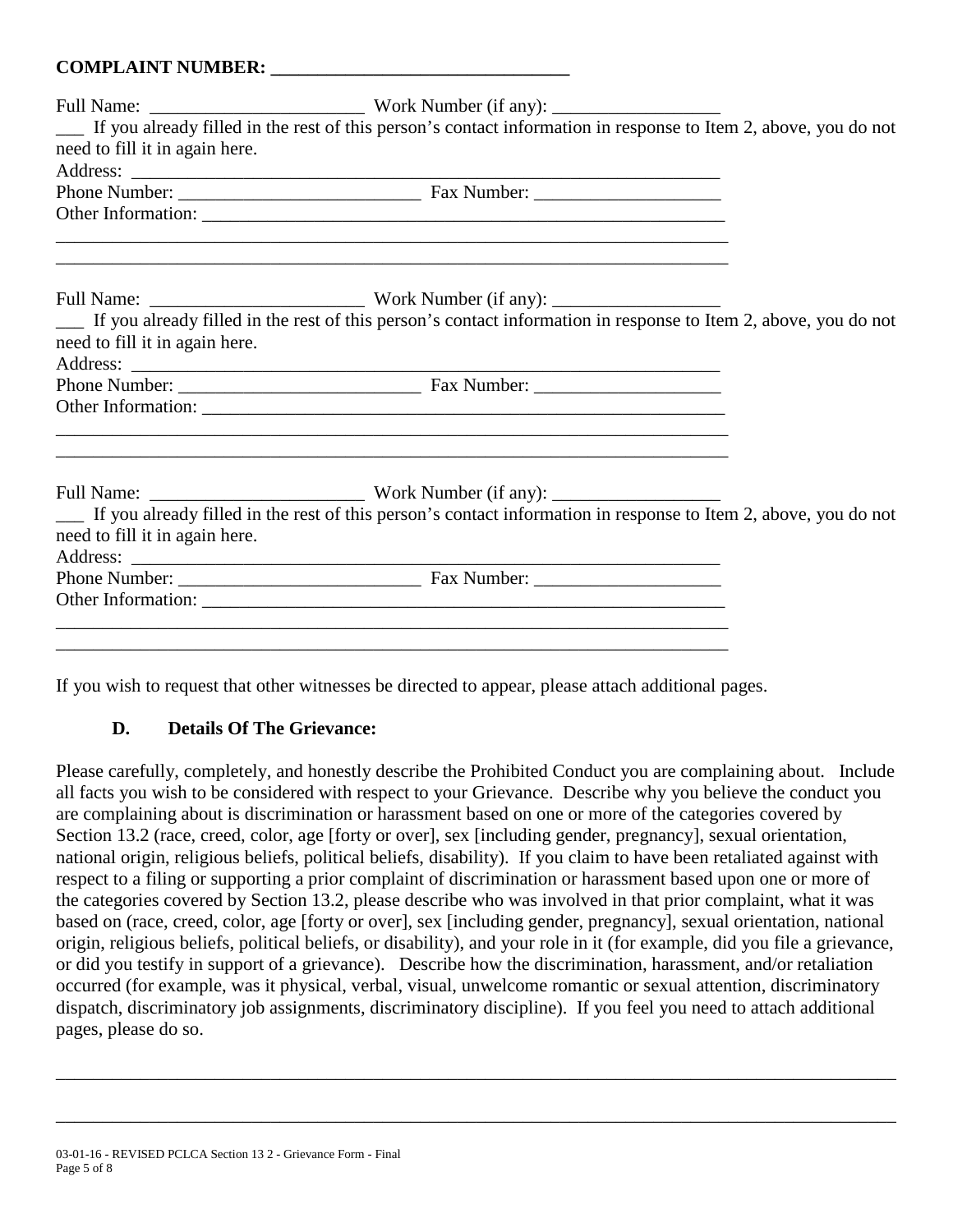PLEASE SIGN AND DATE: IV.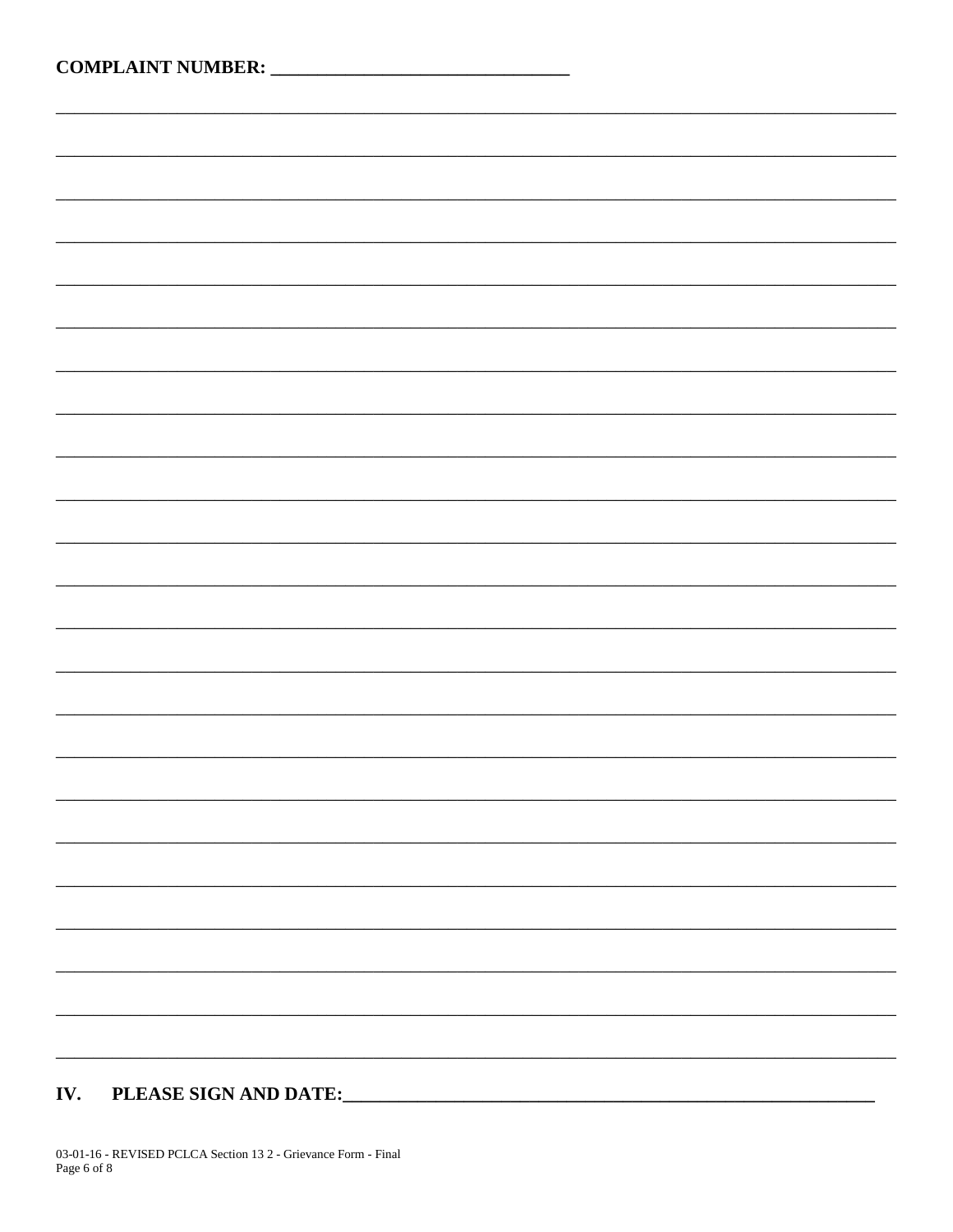# **V. HOW TO FILE THIS GRIEVANCE**

Please **immediately** send this completed Form to the Area Arbitrator and the JPLRC where the incident occurred, c/o the PMA office, by facsimile or mail:

#### **Southern California Area**

13.2 Arbitrator and JPLRC, c/o Pacific Maritime Association Attn: Section 13.2 Grievance P.O. Box 21618, Long Beach, CA 90801-4443 Facsimile: 562/684-0155

### **Northern California Area**

13.2 Arbitrator and JPLRC, c/o Pacific Maritime Association Attn: Section 13.2 Grievance 475 14th Street, Suite 300, Oakland, CA 94612 Facsimile: 510/839-0285

#### **Washington & Puget Sound Area**

13.2 Arbitrator and JPLRC, c/o Pacific Maritime Association Attn: Section 13.2 Grievance P.O. Box 9348, Seattle, WA 98109-0348 Facsimile: 206/298-3469

### **Oregon Coast & Columbia River Area**

13.2 Arbitrator and JPLRC, c/o Pacific Maritime Association Attn: Section 13.2 Grievance One Main Place, 101 SW Main Street, Suite 330 Portland, OR 97204-3277 Facsimile: 503/827-4049